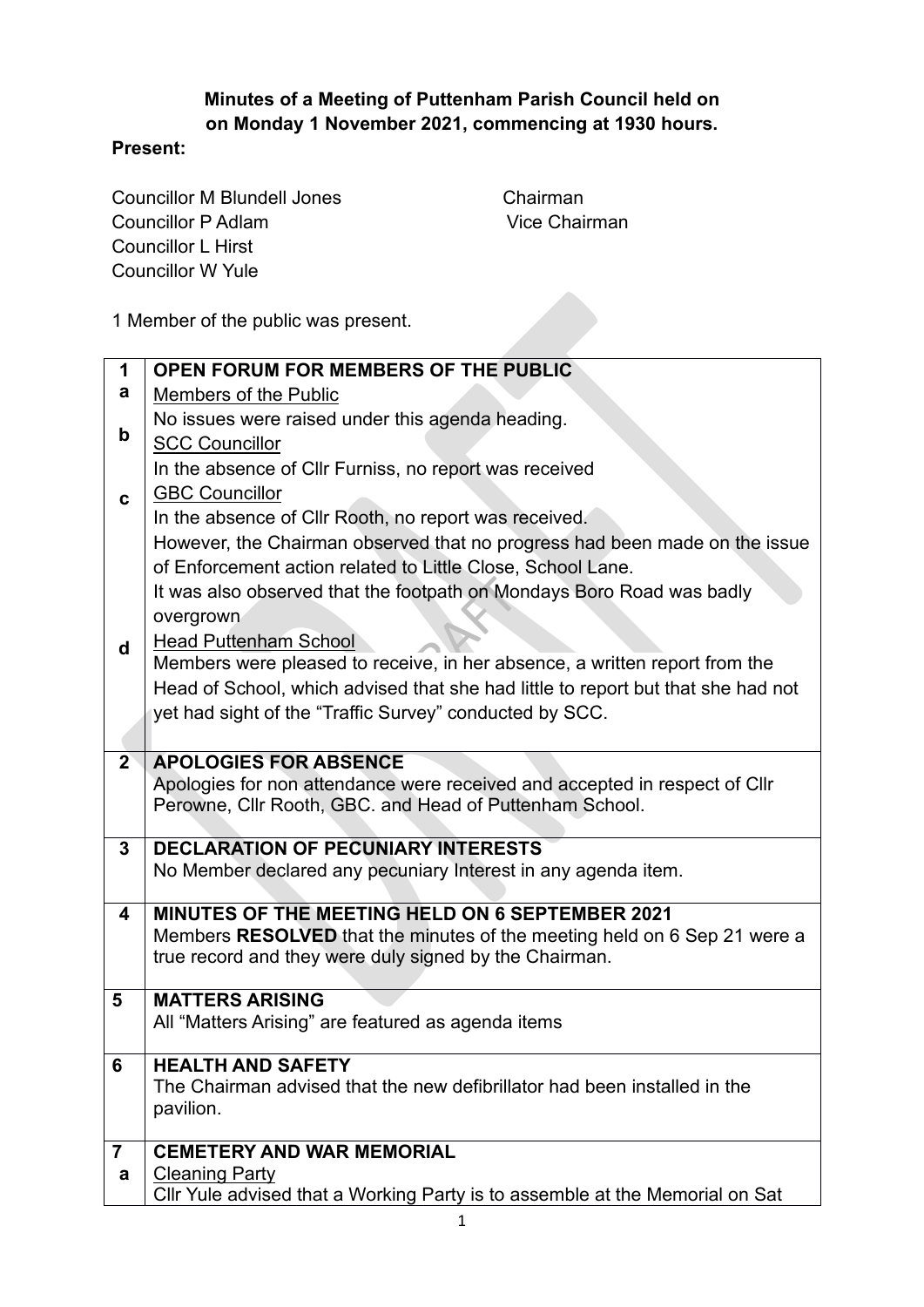| $\mathbf b$       | 13 Nov 21 to spring clean the area.<br>Renovation<br>The Chairman advised that he had obtained a quote for the complete<br>renovation of the Memorial at a cost of £23,000.00<br>Members RESOLVED that an application should be submitted to the War<br>Memorial Trust to ascertain what financial contribution they are prepared to<br>make towards the cost.<br>Members further RESOLVED that £100.00 be spent to provide flowers for the |
|-------------------|---------------------------------------------------------------------------------------------------------------------------------------------------------------------------------------------------------------------------------------------------------------------------------------------------------------------------------------------------------------------------------------------------------------------------------------------|
|                   | Memorial for the 14 Nov 21 Remembrance Sunday.                                                                                                                                                                                                                                                                                                                                                                                              |
| 8<br>a            | <b>TRAFFIC AND FOOTPATHS</b><br><b>Bus Shelter</b><br>Members noted that the sheller roof needed repair and the Clerk was asked to                                                                                                                                                                                                                                                                                                          |
| $\mathbf b$       | obtain a quote for the work.<br>The Street - Hedgerows<br>It was noted that the hedgerows at the end of the Street are overgrown and that<br>a number of sign posts required replacement which is to be brought of the<br>attention of Cllr Furniss.                                                                                                                                                                                        |
| 9                 | <b>PLANNING</b><br>Members noted and RESOLVED to approve the comment's submitted on<br>Planning Applications since the last meeting                                                                                                                                                                                                                                                                                                         |
| 10<br>a           | <b>FINANCE</b><br><b>Invoices Paid</b><br>Members noted and RESOLVED to approve the invoices paid since the last<br>meeting.<br>Extremal Audit Report - 2020 - 2021<br>Members noted and RESOLVED to approve the External Audit report for the<br>year ending 31 Mar 21.                                                                                                                                                                    |
| $\mathbf{c}$<br>d | Income and Expenditure 1 Apr - 30 Sep21<br>Members noted the Income and Expenditure for the period 1 Apr to 30 Sep 21<br>and RESOLVED to approve the same.<br>Precept 1 Apr $21 - 31$ Mar 22                                                                                                                                                                                                                                                |
|                   | Members noted and debated the Draft Percept for the year ending 31 Mar 22<br>and RESOLVED to set the Precept at £14,000.00 for the year ending 31 Mar<br>23.                                                                                                                                                                                                                                                                                |
| 11                | <b>WEBSITE</b><br>Cllr Perowne, in her absence reported by email, that the website is fully up to<br>date with all official documents published on the site including the agenda for<br>the current meeting.                                                                                                                                                                                                                                |
| 12                | <b>PUTTENHAM DOWN</b><br>The Chairman reported that the grass has been cut regularly and it is intended,<br>in the Spring, to plant more fruit trees and that the trees suffering from Ash<br>Dieback will be felled soon.                                                                                                                                                                                                                  |
| 13                | <b>RECEATION GROUND AND PLAY AREAS</b><br>Cllr Yule advised Members of the results of the survey regarding additional<br>facilities in the playground area and Members RESOLVED that the results<br>should be distributed in the form of a pie chart.                                                                                                                                                                                       |